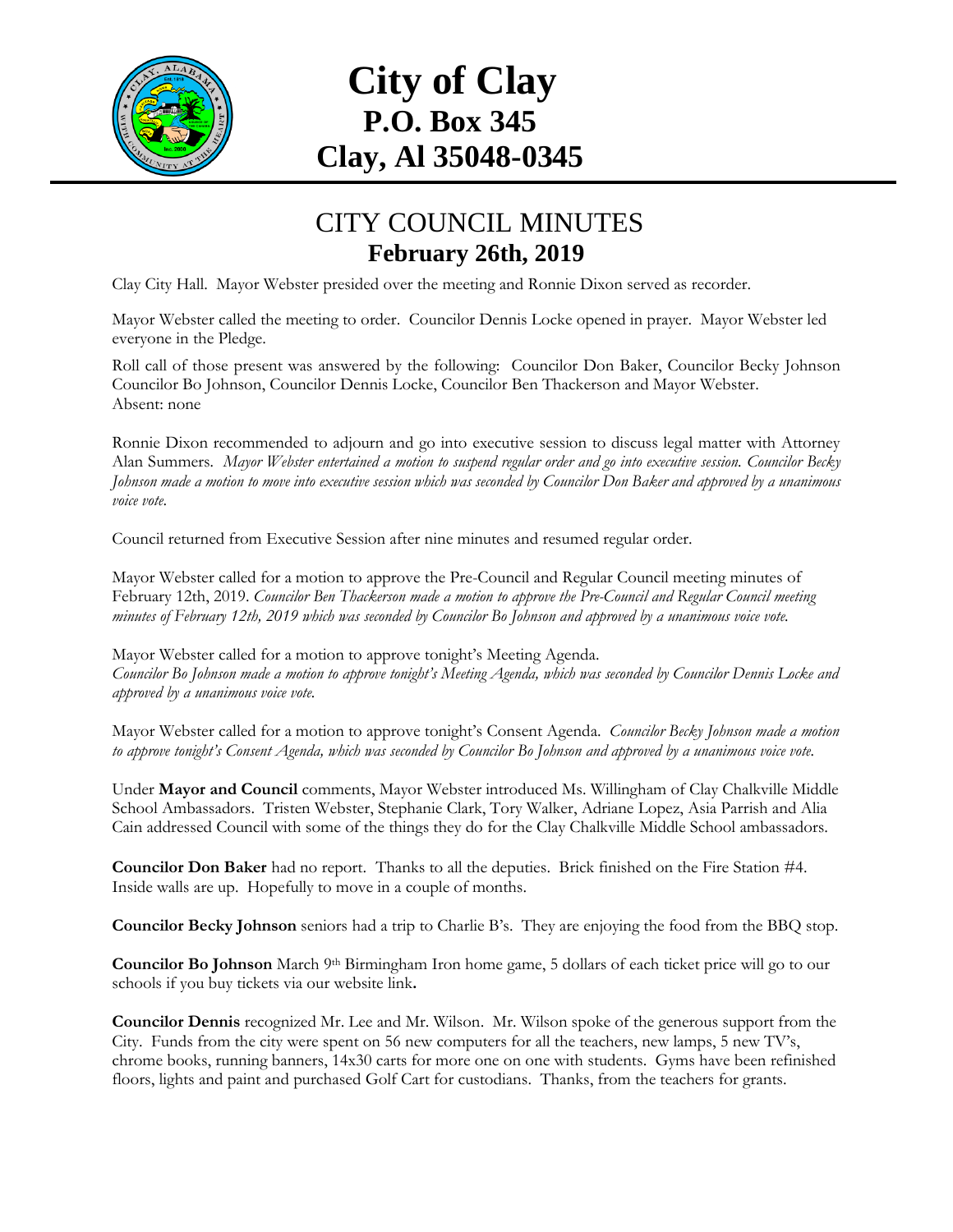

## **CITY OF CLAY CITY COUNCIL MINUTES February 26th , 2019**

Mr. Lee also expressed appreciation to the City and thankful for Mr. Wilson and his improvements to the school. With the funds provided from the City, purchases were made for 2 chrome book carts, 60 new for kids, panels supplementary Spanish books, travel for sports teams. The Leader in me program will be in the High School with the advisory periods.

**Councilor Ben Thackerson** announced there will be a cleanup Saturday at 8 am at Cosby Lake.

Under **Reading of Petitions, Applications, Complaints, Appeals, Communications, etc.,** Mayor Webster announced there were none.

Under the **City Manager's report,** Mr. Dixon informed council it was time to vote on the new Garbage Service. *Councilor Don Baker made a motion to move choose Santek which was seconded by Councilor Becky Johnson. R*oll call vote was conducted with the results as follows: *Yeas: Councilors Baker, Johnson, Johnson, Locke, Thackerson and Mayor Webster Nays: None*

Mr. Dixon reported the account balances in the General Fund  $= $311,107.05$ ; Contractors Bond  $=$ \$152,002.80; Capital Improvement Fund = \$442,411.97; 4 & 5 Cent Gasoline Fund = \$68,240.02; 7 Cent Gasoline Fund = \$36,297.47; Building Fund = \$600,000.00; Paving Supplement Fund = \$260,357.05; Contingency Fund = \$1,100,000.00; BBT Fund= \$72,241.52; Ballpark Registration Income=23,722.30; and Ballpark Sports Expense =  $(18,455.17)$ . March 8<sup>th</sup> will be the last day of signup for spring ball.

Bid opening for demolition at 7153 Cabin lane:

Milam and Company bid was for \$8,800.00. TUC Construction bid was for \$23,499.00.

Decision to be made and announced at next council meeting.

#### **Under Public Hearings**

Zoning Case Z-2019-02. Highland Green Development. Developer interested in development of 50 lots. Power and water have been approved. Unanimous vote approval from Planning and Zoning.

Alan Jones spoke for the development. There are a few builders interested. Different size house from phase one and two. Houses would be 4-sided brick. Minimal 1400 square foot homes.

Present to speak against Z-2019-02:

Carol Foster of 8061 Lizmore Lane concerned with the vacant lots in phase 2. Concerned about property values and traffic problems at Clayton Cove Subdivision. Mayor Webster assured Ms. Foster that Garden Homes would not be considered as a comp when selling original homes.

Steve Goble of 7890 McIntyre Road concerned with the Septic system increase, negative impact of traffic.